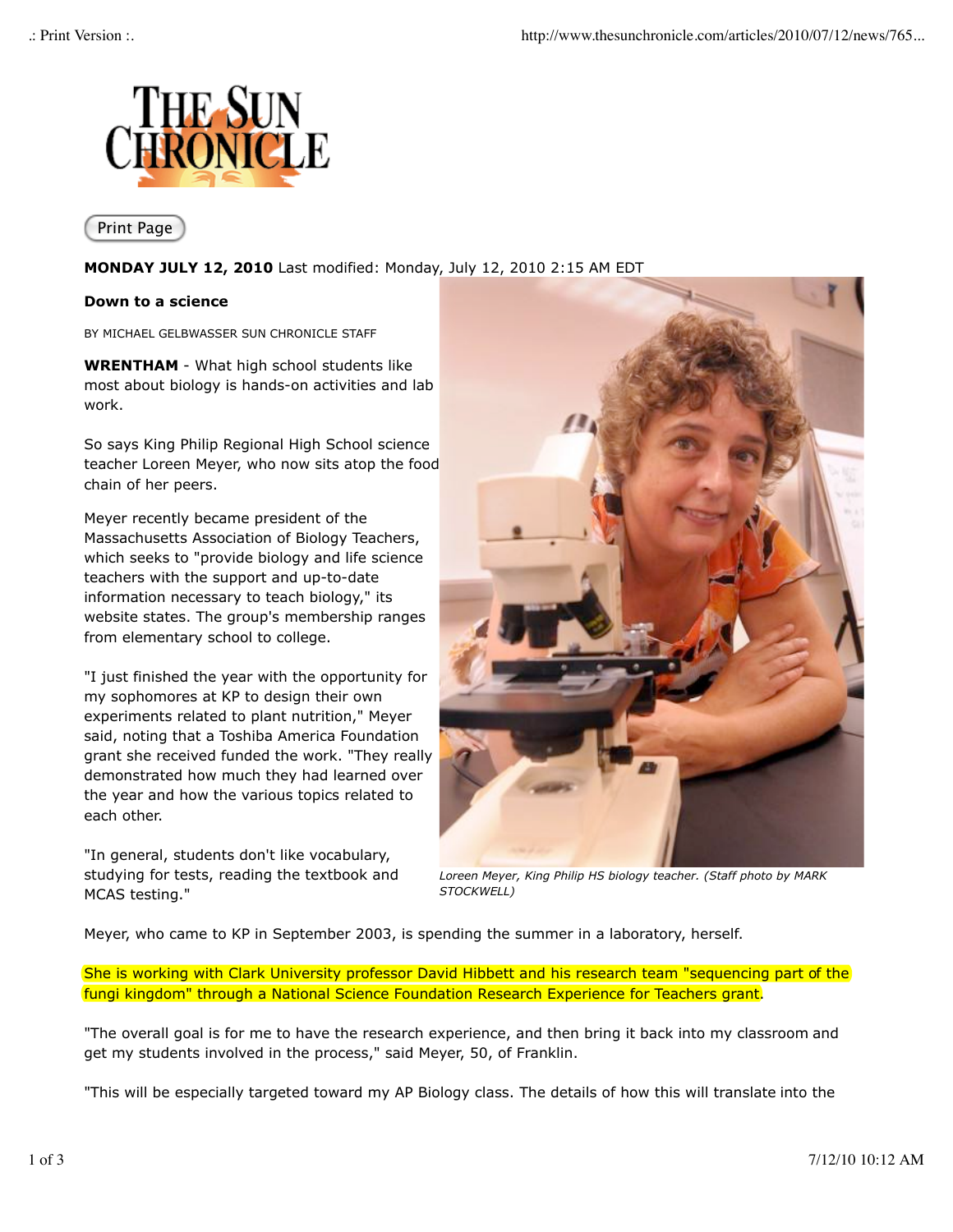classroom will be part of my summer assignment, so I will be better able to answer this in September."

This interview was conducted by e-mail.

**SUN CHRONICLE:** Many school budgets are struggling to keep up with the times. How has this affected high school biology instruction?

**LOREEN MEYER:** I think that the biggest issue is class size.

Once your classroom exceeds 24 students, you have gone beyond the safety guidelines issued by OSHA, the National Science Foundation, the Massachusetts Department of Education and numerous science-based professional societies such as the National Association of Biology Teachers and the National Science Teachers Association.

This forces the elimination of many lab activities because there are too many students to safely run the activity and you begin to run into a whole host of liability issues. So, what gets cut first is the No. 1 thing that students like best about biology and, studies have shown, that this is also the most effective teaching tool we have.

Materials for these labs are also very costly and that will be a limiting factor as to how many activities get done. Field trips are becoming more and more rare.

Biology is a rapidly changing science. New information is being published daily.

A 10-year-old book is not only dated, it's wrong. Budgets can't keep up with that. Teachers supplement with other materials, but the copying time and expense can also challenge that. Teachers are also known for purchasing what they need out of their own pockets. They are not able to do that as much in this economy.

Going back to the class size issue, if a teacher has 30 students in a class and teaches five classes, that is 150 students. It becomes impossible to provide quality individual attention to each student and to thoroughly grade lab reports, literature reviews, open response questions and essays.

These are the assignments that allow students to demonstrate that they can apply the concepts that they have learned. For example, if it takes 10 minutes to evaluate a lab report and the teacher has 150 students, it will take 1,500 minutes, or 25 hours, to correct those reports. This is not effective for either the teacher or the student.

**SC:** Biotechnology is growing in Massachusetts. How are high school biology teachers preparing students for jobs in this field?

**MEYER:** The biotechnology industry solves problems in the biological sciences using the tools of science. Both high school and middle school teachers provide classroom situations that allow students to solve problems in biology using the tools of science.

Of course, our tools are not nearly as cool as the tools found at our local biotech companies.

That being said, there are a number of initiatives in the state that bring biotechnology into the classroom and bring the students into the biotechnology companies or into the local colleges and universities with strong science programs.

Once again, MABT provides our membership with workshops in these areas. We also alert teachers to programs being offered, opportunities for student internships, grants and other sources of support.